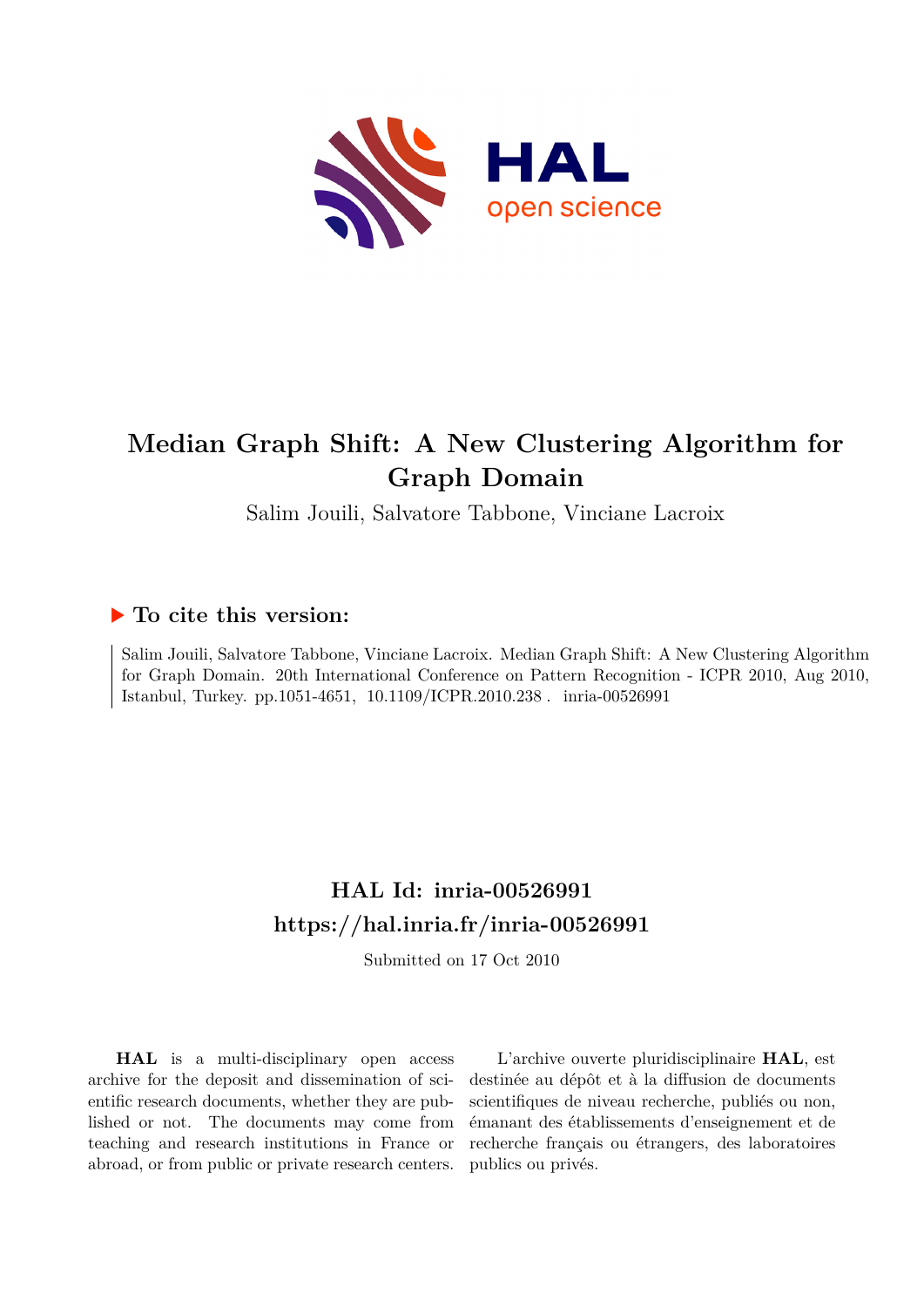### **Median graph shift: A new clustering algorithm for graph domain**

Salim Jouili, Salvatore Tabbone *LORIA-INRIA UMR 7503, BP 239, 54506 Vandoeuvre-les-Nancy Cedex, France `* {*salim.jouili, tabbone*}*@loria.fr*

*Abstract***—In the context of unsupervised clustering, a new algorithm for the domain of graphs is introduced. In this paper, the key idea is to adapt the mean-shift clustering and its variants proposed for the domain of feature vectors to graph clustering. These algorithms have been applied successfully in image analysis and computer vision domains. The proposed algorithm works in an iterative manner by shifting each graph towards the median graph in a neighborhood. Both the set median graph and the generalized median graph are tested for the shifting procedure. In the experiment part, a set of cluster validation indices are used to evaluate our clustering algorithm and a comparison with the well-known Kmeans algorithm is provided.**

#### I. INTRODUCTION

Graphs give a universal and flexible framework to describe the structure and the relationship between objects. They are useful in many different application domains like pattern recognition, computer vision and image analysis. Generally, classical document retrieval systems produce a ranked list of documents in response to the query document. In the case of graph-based representation, the query is a graph which represents the query document. If this query is general, it is difficult to identify the specific graphs which the user is interested in. Consequently, a natural alternative to ranking is to cluster the target set into groups of graphs with common aspects. Clustering aims to synthesize a huge amount of data by a small number of homogeneous and distinct clusters, such that all objects in the same cluster are similar to each other and the objects the most dissimilar belong to different clusters. A lot of clustering algorithms have been proposed in the literature, a major part of these algorithms deal with data represented by feature vectors. We refer the reader to the Xu's survey [19]. Whereas, just a few works are interested to structural-based data representation, in particular graphs [4]. These works fall roughly into two categories. The first category contains the methods for which a mapping from the domain of graphs to feature vectors are proposed. Almost all these methods use the notion of the graph kernel [13] to embed a graph into a feature vector, for example, by means of dissimilarities to some prototype graphs. Then, classical clustering techniques are applied to graphs embedded into vectors. The second category involves directly the work in the graph domain, indeed the proposed approaches include

Vinciane Lacroix *Royal Military Academy, Signal and Image Centre Avenue de la Renaissance 30, B-1000 Bruxelles, Belgium Vinciane.Lacroix@elec.rma.ac.be*

the computation of the representatives of clusters [18] or the use of median graph notion [9] to adapt classical clustering techniques into the domain of graphs [10].

In this paper we propose a new graph clustering algorithm by making use of a seeking mode in the same philosophical vein as the mean [2], median [12], [11] and medoid [17] shift clustering techniques in the domain of feature vectors. However, in the domain of graphs, the computation of mean or median of a set of graphs can not be performed with the same easiness as in domain of vectors. In fact, computing a distance between two graphs is in itself an open problem. This problem is usually referred to as the graph edit distance which is considered to be a NP-Complete problem and requires an exponential time and space to find optimal solution [1]. Nevertheless, to cope this problem many approaches have been proposed to approximate the graph edit distance, we refer the interested reader to the survey in [3]. Based on these approximation techniques, some new notions that compute medians and representatives of a set of graphs have been proposed. For all these issues the median graph [9] has grown on as the efficient candidate to represent the center of a set of graphs. In this work, this notion is used to implement the shifting operation instead of the mean used in the classical mean-shift clustering. In other words, the proposed algorithm works in an iterative manner by shifting each graph towards the median graph of graphs in its neighborhood. Like mean-shift, the median graph shift computes the number of clusters during execution. In the experiment part, a set of cluster validation indices are used to evaluate our clustering algorithm. In addition, a comparison with the well-known Kmeans algorithm is provided.

#### II. PRELIMINARIES

#### *A. Median shift clustering*

Mean-shift clustering [2] is a popular mode seeking algorithm that offers a non-parametric approach which does not require *a priori* knowledge of the cluster's number, and does not set any restrictions on the shape of the clusters. An interesting variants of the mean-shift algorithm is the median shift [12], [11] in which the data points are shifted towards the median instead of the mean as follows. Let  $X = \{x_1, \dots, x_N\}$  be a set of points embedded in a ndimensional Euclidean space, and  $S_i \subseteq X$  be the set of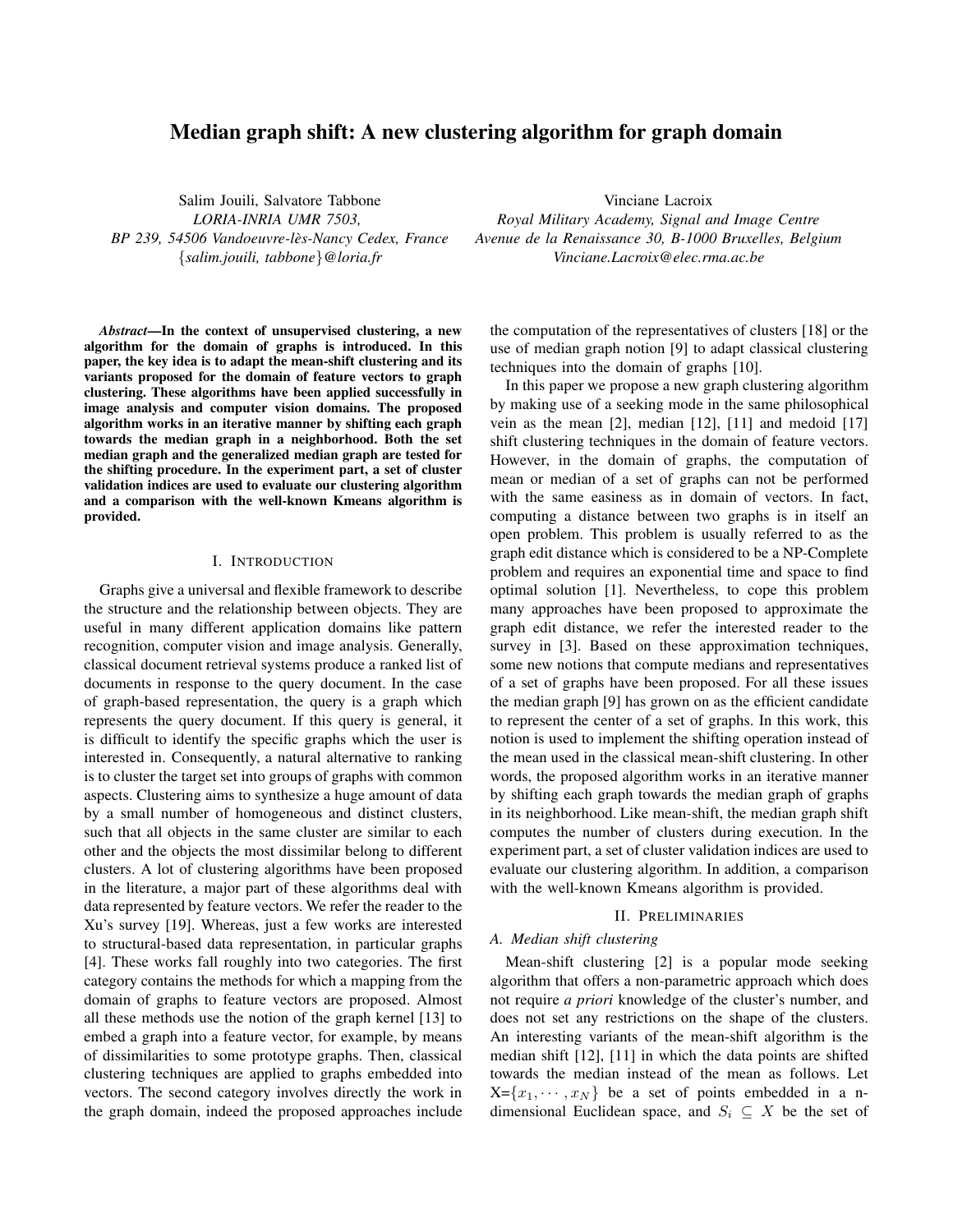data point  $x_i$  in n-sphere characterized by its radius  $h$  and centered on  $x_i$ . Then,  $\forall x_j \in S_i$   $||x_i - x_j|| < h$ . At each iteration all data point in X are considered in parallel: the data points  $x_i \in S_i$  are considered for median computation, shifting  $x_i$  (the center of  $S_i$ ) towards the median point  $m_i$ which will be considered for next iteration. Let us note that the convergence has been proved in [11]. In addition, it has been shown empirically in [12] that the median-shift procedure converges faster than the mean-shift.

#### *B. Graph edit distance and median graph*

Matching by minimizing edit distance gauge the distance between graphs by counting the least cost of edit operations needed to make two graph isomorphic. A standard set of edit operations is given by insertions, deletions and substitutions. These edit operations are applied on both edges and nodes. In addition, a certain cost is associated with each of these operations. Obviously, for every pair of graphs A and B there exists different sequence of edit operations transforming A into B. However, the computation of the edit distance between two graphs involves not only finding a sequence of edit operations to transform one graph to the other, but also finding such a sequence that possesses the minimum total cost.

**Definition** Let  $A=(V_a, E_a)$  and  $B=(V_b, E_b)$  be two graphs. The graph edit distance between A and B is given by:

$$
d(A, B) = \min_{(e_1, \dots, e_k) \in \gamma(A, B)} \sum_{i=1}^k c(e_i)
$$

where  $\gamma(A, B)$  denotes the sequences of edit operations transforming A into B and  $c(e_i)$  denotes the cost of the edit operation  $e_i$ .

In order to compute a optimal graph edit distance, several techniques have been proposed. In a recent work, Riesen and al. [16] propose an approximate computation of the graph edit distance by means of bipartite graph matching, In the experiment part of this paper we use this approach.

The median graph is introduced by Jiang and Bunke in [9] and refined in recent works (e.g. [6]). It is a useful tool to compute a representative of a set of graphs. We distinguish two kinds of median graph, the set median graph (SM)  $\hat{q}$ and the generalized median graph (GM)  $\bar{q}$ . The set median graph is a graph belonging to the involved set of graphs S. Whereas, the generalized median graph is a graph belonging to the set of graphs U that can be constructed using the labels in the initial set S. Formally speaking,

$$
\hat{g} = \min_{g \in S} \sum_{g_i \in S} d(g, g_i), \text{ and } \bar{g} = \min_{g \in U} \sum_{g_i \in S} d(g, g_i)
$$

where  $d$  is a distance between graphs. Obviously, it is difficult to compute the generalized median graph, as its time complexity grows exponentially with the size of U. In this paper we use the approximate generalized median graph



Figure 1. Execution of the repeat-until loop

via embedding [6]. The set median graph, can be computed by a straightforward procedure with a complexity  $O(n^2)$ .

#### III. MEDIAN GRAPH SHIFT

A pseudo-code description of the proposed algorithm is given in Algorithm 1. The algorithm can serve two goals, either clustering or selecting representative prototypes. In this paper, we draw an evaluation of its clustering application. From a given set of graphs G, the algorithm returns a set of clusters  $\{C_i\}$  and each cluster has a representative prototype  $p_i$ . The radius  $h$ , called bandwidth in the classical meanshift, is a parameter fixed *a priori*. The algorithm computes the number of cluster during execution. In the algorithm, first each graph  $q_i \in G$  is associated to an empty graph  $g_{msi}$  (line 1). Then, for each graph  $g_i \in G$  the inner loop (line 3-7) is performed. This loop computes for the graph  $g_i$ a steady median graph  $g_{msi}$ . We define the steady median graph  $g_{msi}$  as the final median graph returned by a shifting series of  $g_i$ . In the experiments, it has been shown that this process converges. To compute a steady median graph for a graph  $g_i$ , only a subset  $G_i \subseteq G$  centered on  $g_i$  with a radius h is considered (line 4). Then  $g_i$  is shifted (line 6) towards the median graph of  $G_i$  which is computed by an external procedure  $median()$  (line 5). Figure 1 illustrates an execution of the repeat-until loop, in this example the convergence of the graph g to the steady median graph  $g_{ms}$ is done in four iterations. That is, after each iteration through the repeat loop, the subset  $G_i$  is more compact than the previous iteration because of the substitution of its center by a median graph which minimizes the sum of distance in  $G_i$ , and consequently keep the convergence of the algorithm. Hence, the final steady median graph  $g_{msi}$  can be regarded as a cluster convergence graph. The cluster around  $q_{msi}$ consists of exactly those graphs that converge by shifting to  $g_{msi}$ . Finally, the result is generated (line 10) as follows: the number of clusters is the number of distinct  $g_{msi}$ . Note here that, we consider two graph  $g_1$  and  $g_2$  as distinct if their distance  $d(g_1, g_2) \neq 0$ . Next, the set of prototypes P is defined from the distinct steady median graphs  $g_{msi}$ . Each cluster  $C_j$  is composed by the graphs  $g_z \in G$  that converge to  $p_i$ .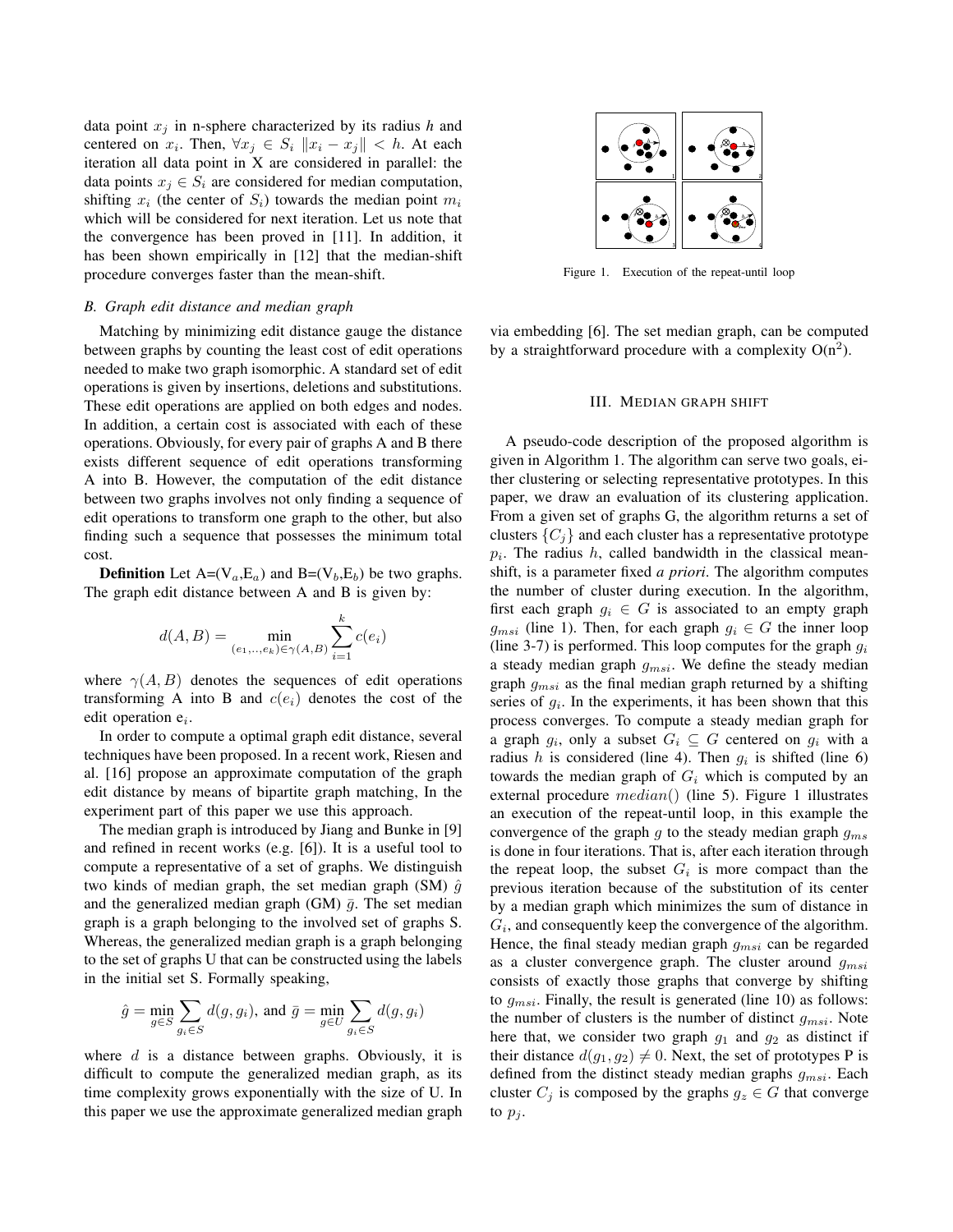

Figure 2. Different validation indices in function of the radius  $h$ , for SM (left), GM (right) with GREC Data set

#### **Algorithm 1** Median Graph Shift pseudo-code

**Require:** A set of graphs,  $G = \{g_1, \dots, g_n\}$ , and a radius h **Ensure:** A set of clusters  $\{C_j\}_{j=1}^k$ , and a set of prototypes  $P = \{p_1, \cdots, p_k\}$ 

- 1: Associate to each  $g_i \in G$  an empty graph  $g_{ms_i}$
- 2: **for** each  $g_i \in G$  **do**
- 3: **repeat**
- 4: let  $G_i \subseteq G$ , where  $\forall g_k \in G_i$ ,  $d(g_i, g_k) < h$
- 5:  $g_m \leftarrow \text{median}(G_i) \qquad \qquad \triangleright \text{Median graph}$ computation
- 6: Shift  $g_i$  towards  $g_m$
- 7: **until**  $g_i$  converge to a steady median graph  $(g_m$  does not change)
- 8:  $g_{ms_i} \leftarrow g_m$
- 9: **end for**
- 10: Assign graphs with the same steady median graph to the same cluster  $C_j$ , where  $1 \le j \le k$  and k is number of distinct  $g_{ms_i}$ .

#### IV. EXPERIMENTAL RESULTS

To perform the evaluation of the proposed algorithm, we used the Mutagenicity (Molecules), the Letter (distorted letter drawings) and the GREC (symbols from architectural and electronic drawings) datasets from [15]. The experiments consisted in applying our algorithm for each dataset using the set median graph and the generalized median graph [6] which are two possible implementations of the procedure  $median()$  in Algorithm 1. In addition, in order to evaluate the impact of the radius  $h$  on the results, we performed several repetitions of each experiment with different values of h. This value varies from the minimum distance between two graphs to the maximum in each data set. Then, the clustering performance was evaluated using two cluster validation indices, the Goodman-Kruskal index [7] and the Rand index [14]. These indices have been previously used in the context of graph clustering in [8], [5]. Figure 2 shows the results of the clustering indices on the GREC dataset by changing the value of the radius  $h$ . In left column: two curves of the values of different validation indices as function of the value of radius  $h$ , where the used median procedure is the generalized median graph [6], and the set median graph in the right column. For the remainder, we assume that the *best* radius  $h$  consists of the value which maximize the two indices since high values of each index value correspond to a better clustering. Concretely, for each value of  $h$  we sum the two indices and we take the  $h$  value's that maximizes this sum.

Table I summarizes the best radius to each data set with their corresponding indices values using the set median graph and the generalized median graph and provides a comparison with the Kmeans algorithm. Here, the graph edit distance approximation and the set median graph are used in the Kmeans algorithm to compute the centers and to perform the clustering. Let us recall that the Kmeans algorithm is not deterministic. That is, the clustering result achieved by Kmeans depend on the k initial selected graphs which are selected randomly. That is why, we performed 10 repetitions on each data set and we take the average value of each cluster validation index. We observe that the proposed algorithm outperforms the Kmeans clustering on all the data set regarding the GK-index. Regarding Rand